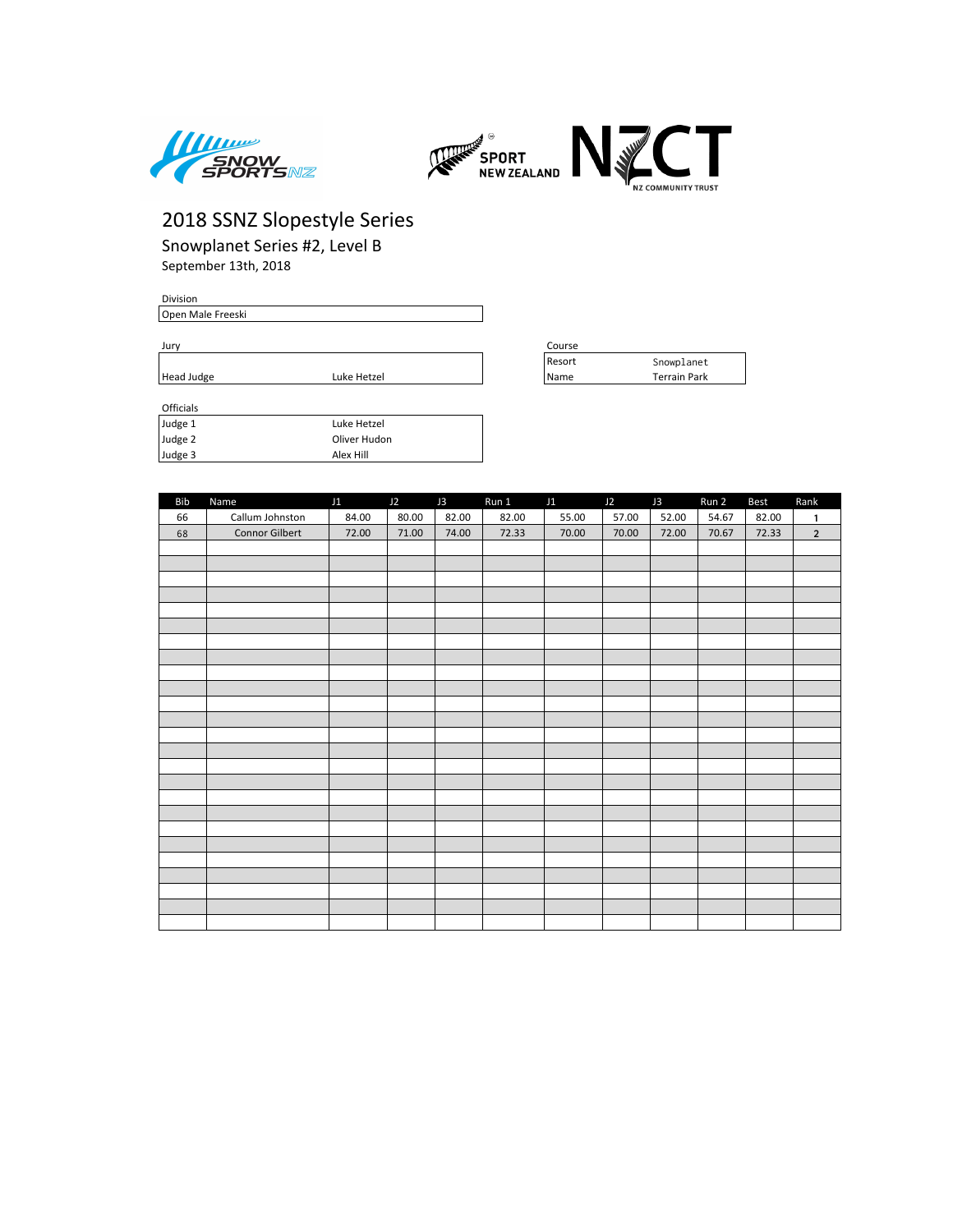



Snowplanet Series #2, Level B September 13th, 2018

#### Division

Open Female Freeski

Jury Course

| Officials |              |  |
|-----------|--------------|--|
| Judge 1   | Luke Hetzel  |  |
| Judge 2   | Oliver Hudon |  |
| Judge 3   | Alex Hill    |  |

| Course |                     |
|--------|---------------------|
| Resort | Snowplanet          |
| Name   | <b>Terrain Park</b> |

| Bib | Name                    | J1    | J2    | J3    | Run 1 | J1    | J2    | J3    | Run 2 | Best  | Rank           |
|-----|-------------------------|-------|-------|-------|-------|-------|-------|-------|-------|-------|----------------|
| 5   | Laura Molly Jane Wotton | 78.00 | 77.00 | 80.00 | 78.33 | 75.00 | 71.00 | 74.00 | 73.33 | 78.33 | 1              |
| 37  | <b>Ruby Andrews</b>     | 75.00 | 72.00 | 76.00 | 74.33 | 76.00 | 73.00 | 75.00 | 74.67 | 74.67 | $\overline{2}$ |
|     |                         |       |       |       |       |       |       |       |       |       |                |
|     |                         |       |       |       |       |       |       |       |       |       |                |
|     |                         |       |       |       |       |       |       |       |       |       |                |
|     |                         |       |       |       |       |       |       |       |       |       |                |
|     |                         |       |       |       |       |       |       |       |       |       |                |
|     |                         |       |       |       |       |       |       |       |       |       |                |
|     |                         |       |       |       |       |       |       |       |       |       |                |
|     |                         |       |       |       |       |       |       |       |       |       |                |
|     |                         |       |       |       |       |       |       |       |       |       |                |
|     |                         |       |       |       |       |       |       |       |       |       |                |
|     |                         |       |       |       |       |       |       |       |       |       |                |
|     |                         |       |       |       |       |       |       |       |       |       |                |
|     |                         |       |       |       |       |       |       |       |       |       |                |
|     |                         |       |       |       |       |       |       |       |       |       |                |
|     |                         |       |       |       |       |       |       |       |       |       |                |
|     |                         |       |       |       |       |       |       |       |       |       |                |
|     |                         |       |       |       |       |       |       |       |       |       |                |
|     |                         |       |       |       |       |       |       |       |       |       |                |
|     |                         |       |       |       |       |       |       |       |       |       |                |
|     |                         |       |       |       |       |       |       |       |       |       |                |
|     |                         |       |       |       |       |       |       |       |       |       |                |
|     |                         |       |       |       |       |       |       |       |       |       |                |
|     |                         |       |       |       |       |       |       |       |       |       |                |
|     |                         |       |       |       |       |       |       |       |       |       |                |
|     |                         |       |       |       |       |       |       |       |       |       |                |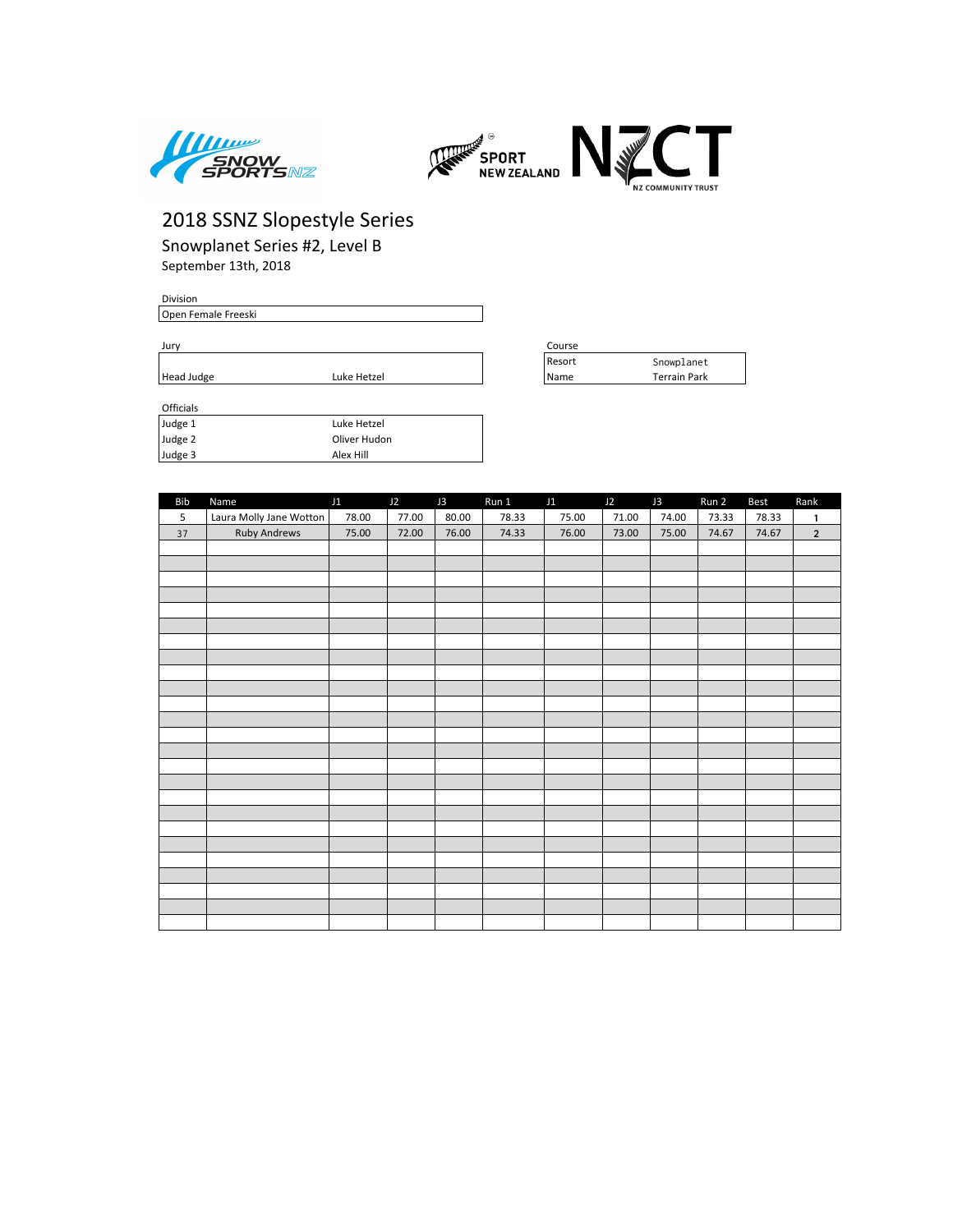



Snowplanet Series #2, Level B September 13th, 2018

#### Division

Open Male Snowboard

Jury Course

| <b>Officials</b> |              |
|------------------|--------------|
| Judge 1          | Luke Hetzel  |
| Judge 2          | Oliver Hudon |
| Judge 3          | Alex Hill    |

| Course |              |
|--------|--------------|
| Resort | Snowplanet   |
| Name   | Terrain Park |

| <b>Bib</b> | Name             | J1    | J2    | J3    | Run 1 | J1    | J2    | J3    | Run 2 | <b>Best</b> | Rank                    |
|------------|------------------|-------|-------|-------|-------|-------|-------|-------|-------|-------------|-------------------------|
| 55         | Samuel Finnemore | 87.00 | 90.00 | 89.00 | 88.67 | 92.00 | 93.00 | 92.00 | 92.33 | 92.33       | 1                       |
| 73         | Noah Wotton      | 85.00 | 87.00 | 85.00 | 85.67 | 78.00 | 84.00 | 77.00 | 79.67 | 85.67       | $\overline{2}$          |
| 60         | Jordan Rudgley   | 68.00 | 69.00 | 65.00 | 67.33 | 77.00 | 79.00 | 76.00 | 77.33 | 77.33       | 3                       |
| 99         | Kyran Hannah     | 72.00 | 70.00 | 71.00 | 71.00 | 58.00 | 55.00 | 59.00 | 57.33 | 71.00       | $\overline{\mathbf{4}}$ |
| 25         | Zephyr Lovelock  | 70.00 | 73.00 | 69.00 | 70.67 | 18.00 | 15.00 | 15.00 | 16.00 | 70.67       | 5                       |
| 97         | Theo Taylor      | 48.00 | 48.00 | 47.00 | 47.67 | 47.00 | 48.00 | 46.00 | 47.00 | 47.67       | $\bf 6$                 |
| 36         | Casey Sturock    | 30.00 | 30.00 | 30.00 | 30.00 | 30.00 | 29.00 | 28.00 | 29.00 | 30.00       | $\overline{7}$          |
| 80         | Jackson Rowe     | 20.00 | 19.00 | 19.00 | 19.33 | 15.00 | 16.00 | 16.00 | 15.67 | 19.33       | 8                       |
|            |                  |       |       |       |       |       |       |       |       |             |                         |
|            |                  |       |       |       |       |       |       |       |       |             |                         |
|            |                  |       |       |       |       |       |       |       |       |             |                         |
|            |                  |       |       |       |       |       |       |       |       |             |                         |
|            |                  |       |       |       |       |       |       |       |       |             |                         |
|            |                  |       |       |       |       |       |       |       |       |             |                         |
|            |                  |       |       |       |       |       |       |       |       |             |                         |
|            |                  |       |       |       |       |       |       |       |       |             |                         |
|            |                  |       |       |       |       |       |       |       |       |             |                         |
|            |                  |       |       |       |       |       |       |       |       |             |                         |
|            |                  |       |       |       |       |       |       |       |       |             |                         |
|            |                  |       |       |       |       |       |       |       |       |             |                         |
|            |                  |       |       |       |       |       |       |       |       |             |                         |
|            |                  |       |       |       |       |       |       |       |       |             |                         |
|            |                  |       |       |       |       |       |       |       |       |             |                         |
|            |                  |       |       |       |       |       |       |       |       |             |                         |
|            |                  |       |       |       |       |       |       |       |       |             |                         |
|            |                  |       |       |       |       |       |       |       |       |             |                         |
|            |                  |       |       |       |       |       |       |       |       |             |                         |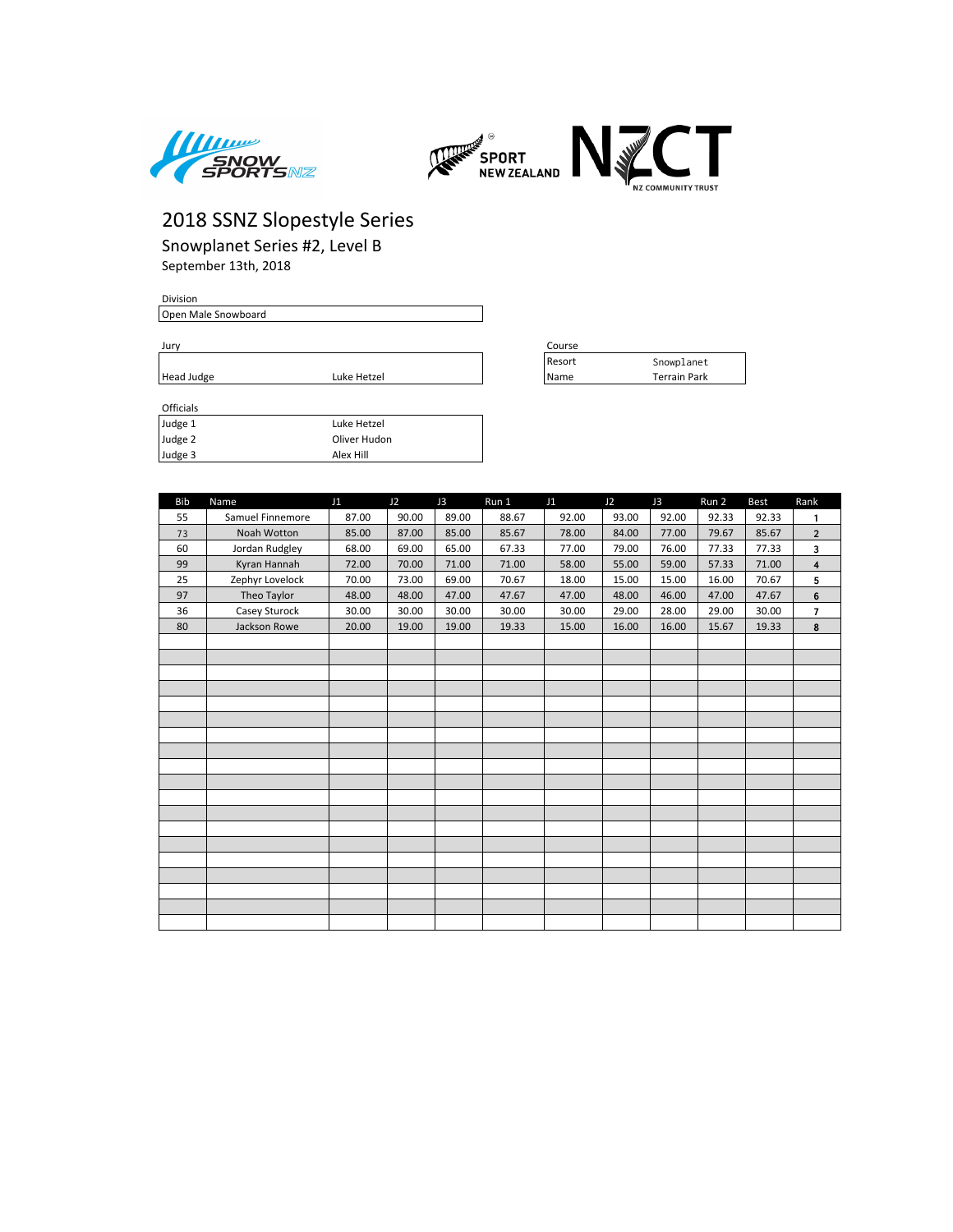



Snowplanet Series #2, Level B September 13th, 2018

#### Division

Open Female Snowboard

Jury Course

| Officials |              |
|-----------|--------------|
| Judge 1   | Luke Hetzel  |
| Judge 2   | Oliver Hudon |
| Judge 3   | Alex Hill    |

| Course |                     |
|--------|---------------------|
| Resort | Snowplanet          |
| Name   | <b>Terrain Park</b> |

| <b>Bib</b> | Name            | J1 J2 J3 |       |       | Run 1 J1 |       | $J2$ $J3$ |       | Run 2 | Best  | Rank           |
|------------|-----------------|----------|-------|-------|----------|-------|-----------|-------|-------|-------|----------------|
| 33         | Juliette Perera | 92.00    | 90.00 | 91.00 | 91.00    | 30.00 | 33.00     | 28.00 | 30.33 | 91.00 | $\mathbf{1}$   |
| 89         | Lauren Petch    | 80.00    | 80.00 | 77.00 | 79.00    |       |           |       |       | 79.00 | $\overline{2}$ |
|            |                 |          |       |       |          |       |           |       |       |       |                |
|            |                 |          |       |       |          |       |           |       |       |       |                |
|            |                 |          |       |       |          |       |           |       |       |       |                |
|            |                 |          |       |       |          |       |           |       |       |       |                |
|            |                 |          |       |       |          |       |           |       |       |       |                |
|            |                 |          |       |       |          |       |           |       |       |       |                |
|            |                 |          |       |       |          |       |           |       |       |       |                |
|            |                 |          |       |       |          |       |           |       |       |       |                |
|            |                 |          |       |       |          |       |           |       |       |       |                |
|            |                 |          |       |       |          |       |           |       |       |       |                |
|            |                 |          |       |       |          |       |           |       |       |       |                |
|            |                 |          |       |       |          |       |           |       |       |       |                |
|            |                 |          |       |       |          |       |           |       |       |       |                |
|            |                 |          |       |       |          |       |           |       |       |       |                |
|            |                 |          |       |       |          |       |           |       |       |       |                |
|            |                 |          |       |       |          |       |           |       |       |       |                |
|            |                 |          |       |       |          |       |           |       |       |       |                |
|            |                 |          |       |       |          |       |           |       |       |       |                |
|            |                 |          |       |       |          |       |           |       |       |       |                |
|            |                 |          |       |       |          |       |           |       |       |       |                |
|            |                 |          |       |       |          |       |           |       |       |       |                |
|            |                 |          |       |       |          |       |           |       |       |       |                |
|            |                 |          |       |       |          |       |           |       |       |       |                |
|            |                 |          |       |       |          |       |           |       |       |       |                |
|            |                 |          |       |       |          |       |           |       |       |       |                |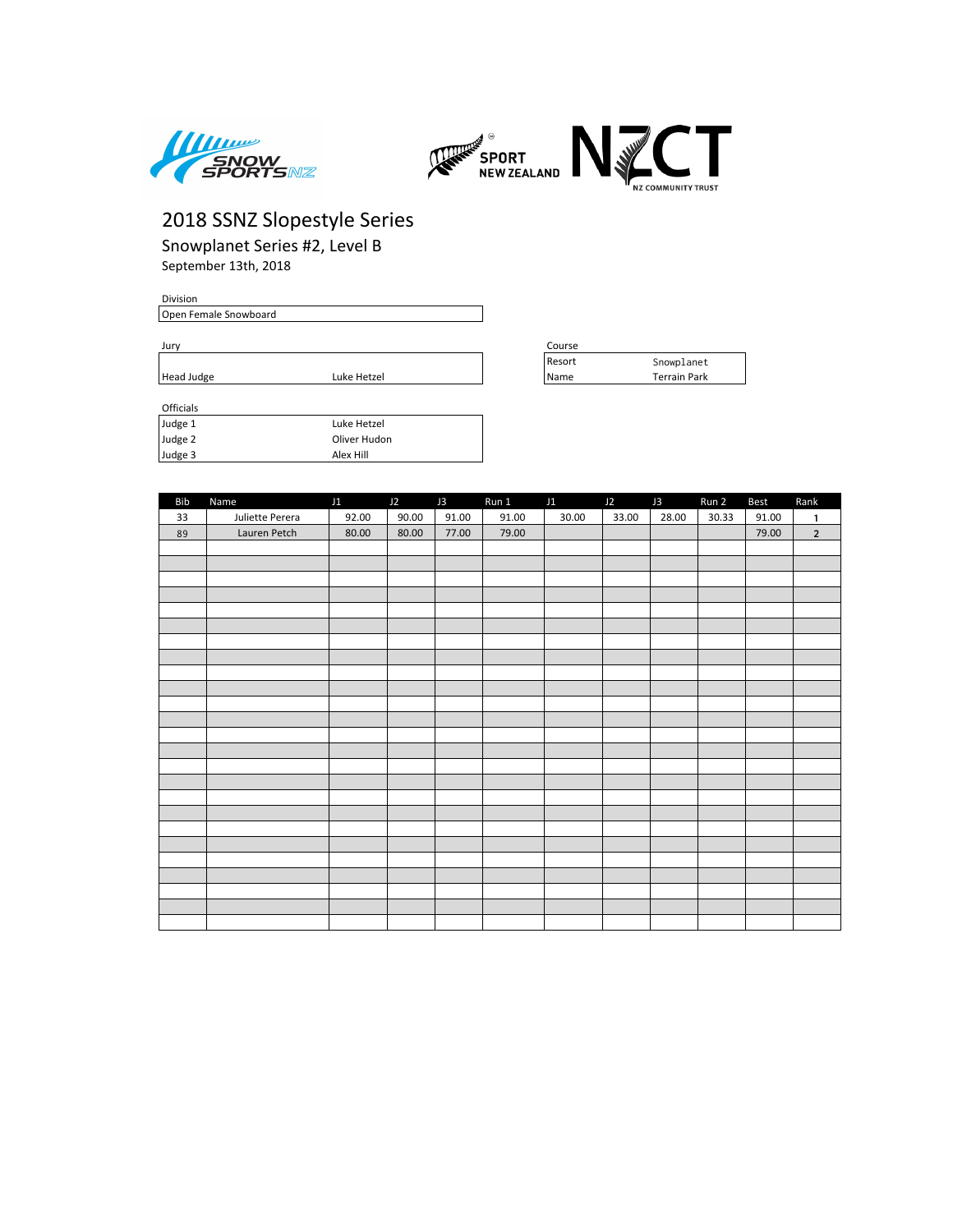



Resort Snowplanet

# 2018 SSNZ Slopestyle Series

Snowplanet Series #2, Level B September 13th, 2018

#### Division

U14 Male Freeski

Jury Course

| Head Judge       | Luke Hetzel | 'Name | <b>Terrain Park</b> |
|------------------|-------------|-------|---------------------|
|                  |             |       |                     |
| <b>Officials</b> |             |       |                     |
| .                | .           |       |                     |

| <b>Officials</b> |              |
|------------------|--------------|
| Judge 1          | Luke Hetzel  |
| Judge 2          | Oliver Hudon |
| Judge 3          | Alex Hill    |

| <b>Bib</b> | Name                     | J1    | J2    | J3    | Run 1 | J1    | J2    | J3    | Run 2 | <b>Best</b> | Rank           |
|------------|--------------------------|-------|-------|-------|-------|-------|-------|-------|-------|-------------|----------------|
| 27         | Ferguson McArthur        | 80.00 | 79.00 | 80.00 | 79.67 | 75.00 | 75.00 | 77.00 | 75.67 | 79.67       | 1              |
| 14         | Liam Richards            | 68.00 | 69.00 | 70.00 | 69.00 | 74.00 | 75.00 | 76.00 | 75.00 | 75.00       | $\overline{2}$ |
| 82         | Flynn OShannessey        | 65.00 | 64.00 | 63.00 | 64.00 | 68.00 | 66.00 | 66.00 | 66.67 | 66.67       | 3              |
| 20         | <b>Fletcher McArthur</b> | 62.00 | 62.00 | 61.00 | 61.67 | 10.00 | 10.00 | 11.00 | 10.33 | 61.67       | 4              |
| 96         | Lachlan Charlesworth     | 60.00 | 59.00 | 57.00 | 58.67 | 48.00 | 45.00 | 49.00 | 47.33 | 58.67       | 5              |
| 57         | Eason Zihang Lei         | 54.00 | 50.00 | 48.00 | 50.67 | 52.00 | 49.00 | 47.00 | 49.33 | 50.67       | 6              |
| 32         | Archie Reed              | 20.00 | 15.00 | 18.00 | 17.67 | 50.00 | 48.00 | 43.00 | 47.00 | 47.00       | $\overline{7}$ |
| 93         | Cooper o'shannessey      | 48.00 | 46.00 | 43.00 | 45.67 | 48.00 | 43.00 | 42.00 | 44.33 | 45.67       | 8              |
|            |                          |       |       |       |       |       |       |       |       |             |                |
|            |                          |       |       |       |       |       |       |       |       |             |                |
|            |                          |       |       |       |       |       |       |       |       |             |                |
|            |                          |       |       |       |       |       |       |       |       |             |                |
|            |                          |       |       |       |       |       |       |       |       |             |                |
|            |                          |       |       |       |       |       |       |       |       |             |                |
|            |                          |       |       |       |       |       |       |       |       |             |                |
|            |                          |       |       |       |       |       |       |       |       |             |                |
|            |                          |       |       |       |       |       |       |       |       |             |                |
|            |                          |       |       |       |       |       |       |       |       |             |                |
|            |                          |       |       |       |       |       |       |       |       |             |                |
|            |                          |       |       |       |       |       |       |       |       |             |                |
|            |                          |       |       |       |       |       |       |       |       |             |                |
|            |                          |       |       |       |       |       |       |       |       |             |                |
|            |                          |       |       |       |       |       |       |       |       |             |                |
|            |                          |       |       |       |       |       |       |       |       |             |                |
|            |                          |       |       |       |       |       |       |       |       |             |                |
|            |                          |       |       |       |       |       |       |       |       |             |                |
|            |                          |       |       |       |       |       |       |       |       |             |                |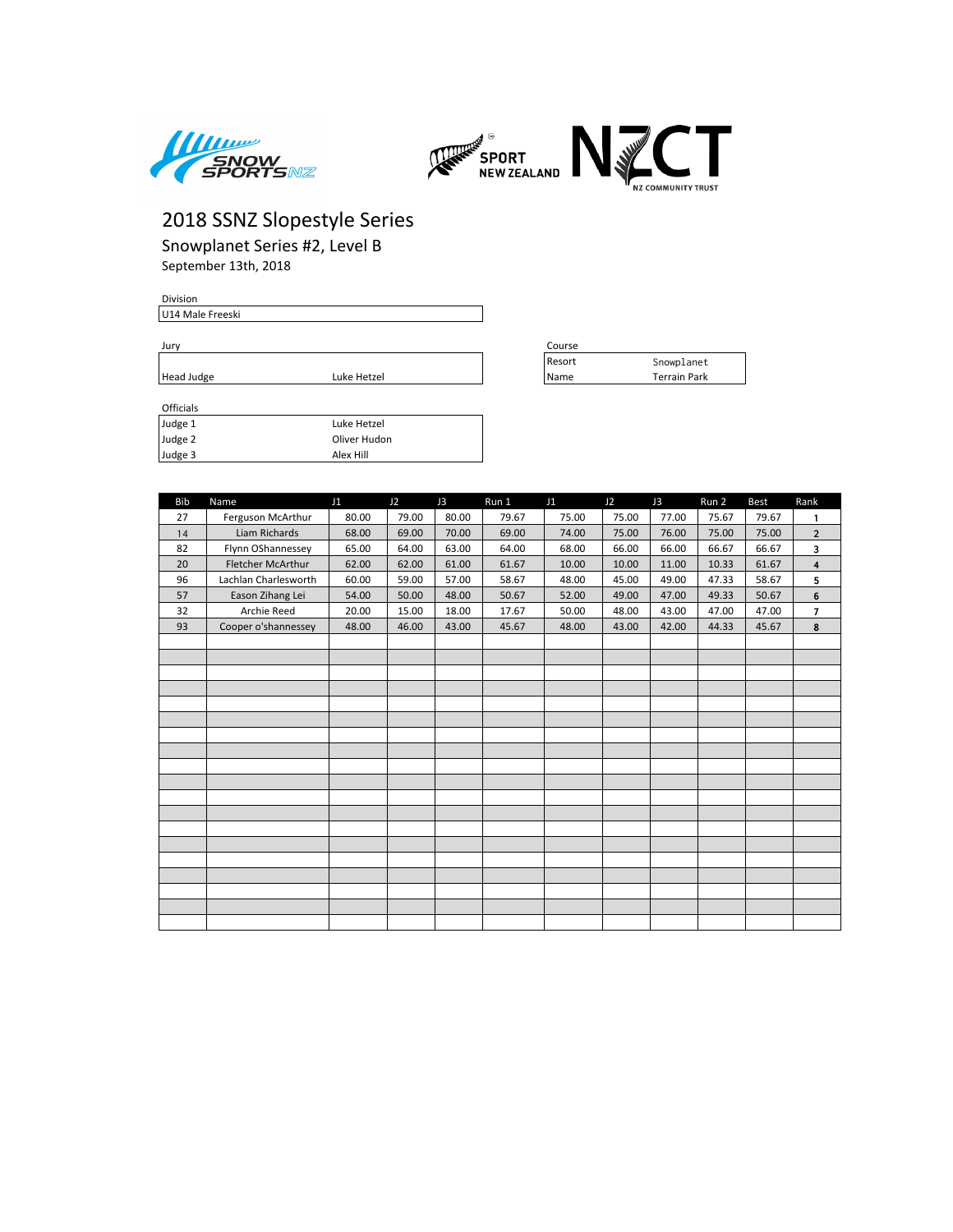



Snowplanet Series #2, Level B September 13th, 2018

#### Division U14 Female Freeski

| Officials |              |
|-----------|--------------|
| Judge 1   | Luke Hetzel  |
| Judge 2   | Oliver Hudon |
| Judge 3   | Alex Hill    |

| Jurv       |             |  | Course |              |
|------------|-------------|--|--------|--------------|
|            |             |  | Reson  | Snowplanet   |
| Head Judge | Luke Hetzel |  | Name   | Terrain Park |

| Bib | Name              | J1    | $J2$ $J3$ |       | Run 1 J1 J2 J3 |       |       |       | Run 2 | Best  | Rank         |
|-----|-------------------|-------|-----------|-------|----------------|-------|-------|-------|-------|-------|--------------|
| 71  | Michaela Bridgens | 60.00 | 60.00     | 61.00 | 60.33          | 52.00 | 55.00 | 52.00 | 53.00 | 60.33 | $\mathbf{1}$ |
|     |                   |       |           |       |                |       |       |       |       |       |              |
|     |                   |       |           |       |                |       |       |       |       |       |              |
|     |                   |       |           |       |                |       |       |       |       |       |              |
|     |                   |       |           |       |                |       |       |       |       |       |              |
|     |                   |       |           |       |                |       |       |       |       |       |              |
|     |                   |       |           |       |                |       |       |       |       |       |              |
|     |                   |       |           |       |                |       |       |       |       |       |              |
|     |                   |       |           |       |                |       |       |       |       |       |              |
|     |                   |       |           |       |                |       |       |       |       |       |              |
|     |                   |       |           |       |                |       |       |       |       |       |              |
|     |                   |       |           |       |                |       |       |       |       |       |              |
|     |                   |       |           |       |                |       |       |       |       |       |              |
|     |                   |       |           |       |                |       |       |       |       |       |              |
|     |                   |       |           |       |                |       |       |       |       |       |              |
|     |                   |       |           |       |                |       |       |       |       |       |              |
|     |                   |       |           |       |                |       |       |       |       |       |              |
|     |                   |       |           |       |                |       |       |       |       |       |              |
|     |                   |       |           |       |                |       |       |       |       |       |              |
|     |                   |       |           |       |                |       |       |       |       |       |              |
|     |                   |       |           |       |                |       |       |       |       |       |              |
|     |                   |       |           |       |                |       |       |       |       |       |              |
|     |                   |       |           |       |                |       |       |       |       |       |              |
|     |                   |       |           |       |                |       |       |       |       |       |              |
|     |                   |       |           |       |                |       |       |       |       |       |              |
|     |                   |       |           |       |                |       |       |       |       |       |              |
|     |                   |       |           |       |                |       |       |       |       |       |              |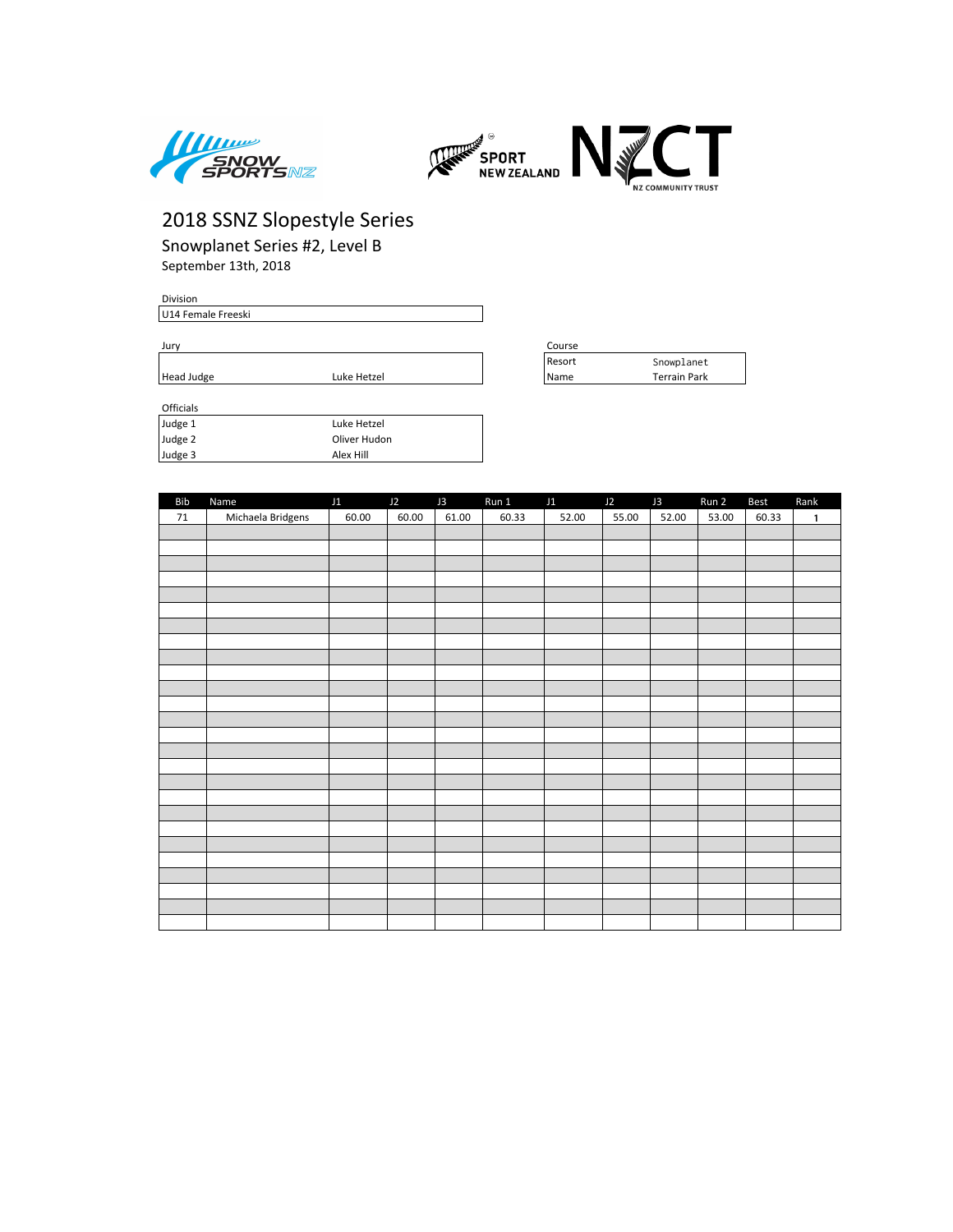



Snowplanet Series #2, Level B September 13th, 2018

#### Division

U14 Male Snowboard

Jury Course

| Head Judge | Hetzel<br>Luke | Name | . rrain^<br>. ت<br>'al K |
|------------|----------------|------|--------------------------|
|            |                |      |                          |

| Officials |              |
|-----------|--------------|
| Judge 1   | Luke Hetzel  |
| Judge 2   | Oliver Hudon |
| Judge 3   | Alex Hill    |

| course |                     |
|--------|---------------------|
| Resort | Snowplanet          |
| Name   | <b>Terrain Park</b> |

| <b>Bib</b> | Name                 | J1    | J2    | J3    | Run 1 | J1    | J2    | J3    | Run 2 | <b>Best</b> | Rank                    |
|------------|----------------------|-------|-------|-------|-------|-------|-------|-------|-------|-------------|-------------------------|
| 16         | Eli Hughes           | 75.00 | 76.00 | 73.00 | 74.67 | 81.00 | 82.00 | 80.00 | 81.00 | 81.00       | 1                       |
| 83         | <b>Toby Simpson</b>  | 60.00 | 59.00 | 60.00 | 59.67 | 28.00 | 29.00 | 18.00 | 25.00 | 59.67       | $\overline{2}$          |
| 44         | Anson Ji             | 20.00 | 20.00 | 25.00 | 21.67 | 58.00 | 57.00 | 58.00 | 57.67 | 57.67       | 3                       |
| 98         | Indy Marshall        | 52.00 | 54.00 | 52.00 | 52.67 |       |       |       |       | 52.67       | $\overline{\mathbf{4}}$ |
| 84         | Joshua Li            | 52.00 | 54.00 | 50.00 | 52.00 | 30.00 | 28.00 | 28.00 | 28.67 | 52.00       | 5                       |
| 49         | Leroy Pan            | 42.00 | 40.00 | 42.00 | 41.33 |       |       |       |       | 41.33       | 6                       |
| 41         | Liam Rowe            | 22.00 | 23.00 | 18.00 | 21.00 | 34.00 | 33.00 | 30.00 | 32.33 | 32.33       | $\overline{7}$          |
| 31         | Christopher Rystweg  | 18.00 | 17.00 | 17.00 | 17.33 | 31.00 | 32.00 | 31.00 | 31.33 | 31.33       | $\pmb{8}$               |
| 17         | Leeto Hughes         | 5.00  | 12.00 | 9.00  | 8.67  | 20.00 | 15.00 | 18.00 | 17.67 | 17.67       | 9                       |
| 22         | <b>Hunter Barnes</b> | 15.00 | 14.00 | 14.00 | 14.33 |       |       |       |       | 14.33       | 10                      |
| 85         | Charlie              | 10.00 | 10.00 | 10.00 | 10.00 |       |       |       |       | 10.00       | 11                      |
|            |                      |       |       |       |       |       |       |       |       |             |                         |
|            |                      |       |       |       |       |       |       |       |       |             |                         |
|            |                      |       |       |       |       |       |       |       |       |             |                         |
|            |                      |       |       |       |       |       |       |       |       |             |                         |
|            |                      |       |       |       |       |       |       |       |       |             |                         |
|            |                      |       |       |       |       |       |       |       |       |             |                         |
|            |                      |       |       |       |       |       |       |       |       |             |                         |
|            |                      |       |       |       |       |       |       |       |       |             |                         |
|            |                      |       |       |       |       |       |       |       |       |             |                         |
|            |                      |       |       |       |       |       |       |       |       |             |                         |
|            |                      |       |       |       |       |       |       |       |       |             |                         |
|            |                      |       |       |       |       |       |       |       |       |             |                         |
|            |                      |       |       |       |       |       |       |       |       |             |                         |
|            |                      |       |       |       |       |       |       |       |       |             |                         |
|            |                      |       |       |       |       |       |       |       |       |             |                         |
|            |                      |       |       |       |       |       |       |       |       |             |                         |